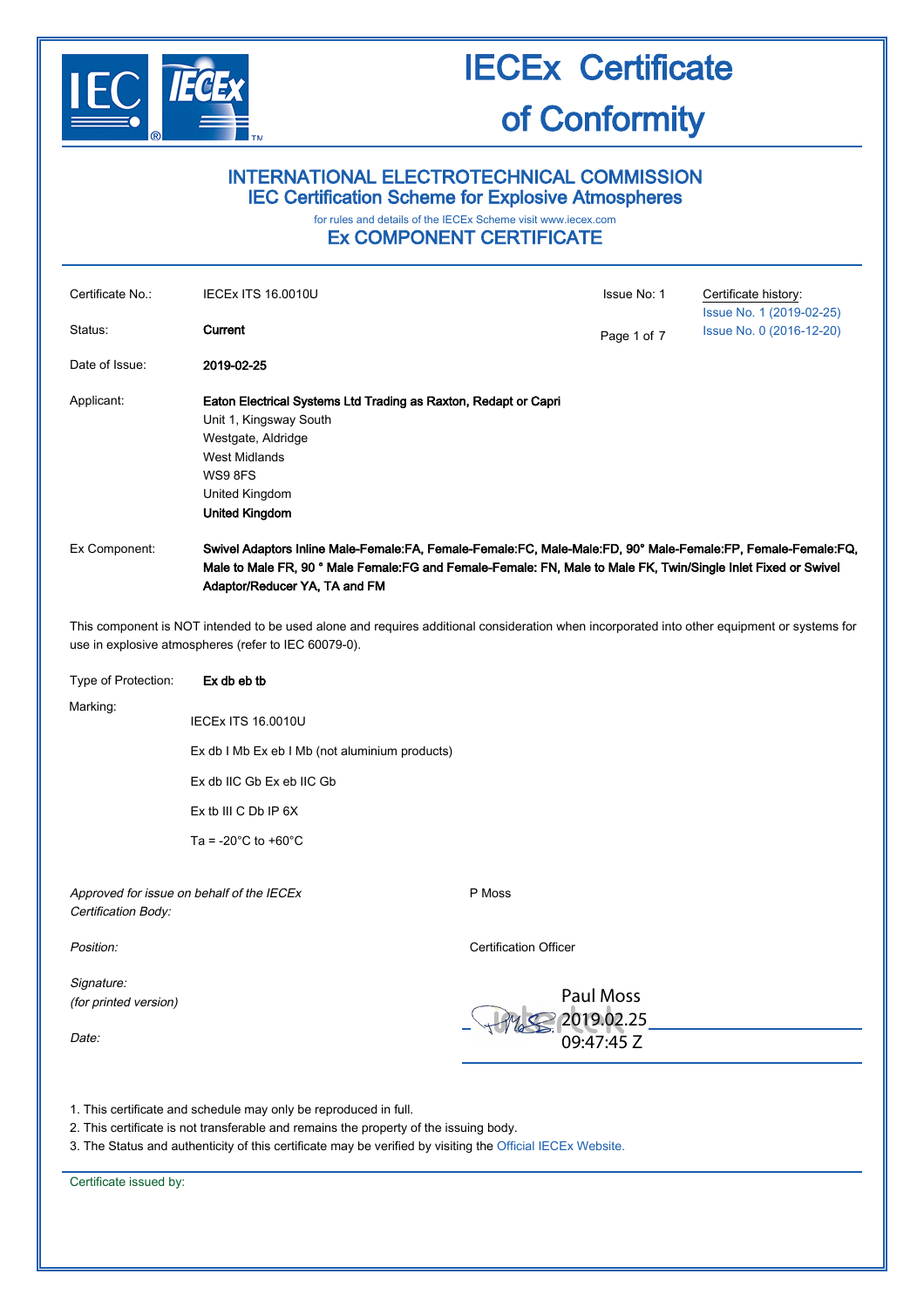

Certificate No: **IECEX ITS 16.0010U** ISSUE No: 1

Date of Issue: 2019-02-25

Intertek Testing & Certification Limited ITS House, Cleeve Road, Leatherhead, Surrey, KT22 7SA United Kingdom

Page 2 of 7

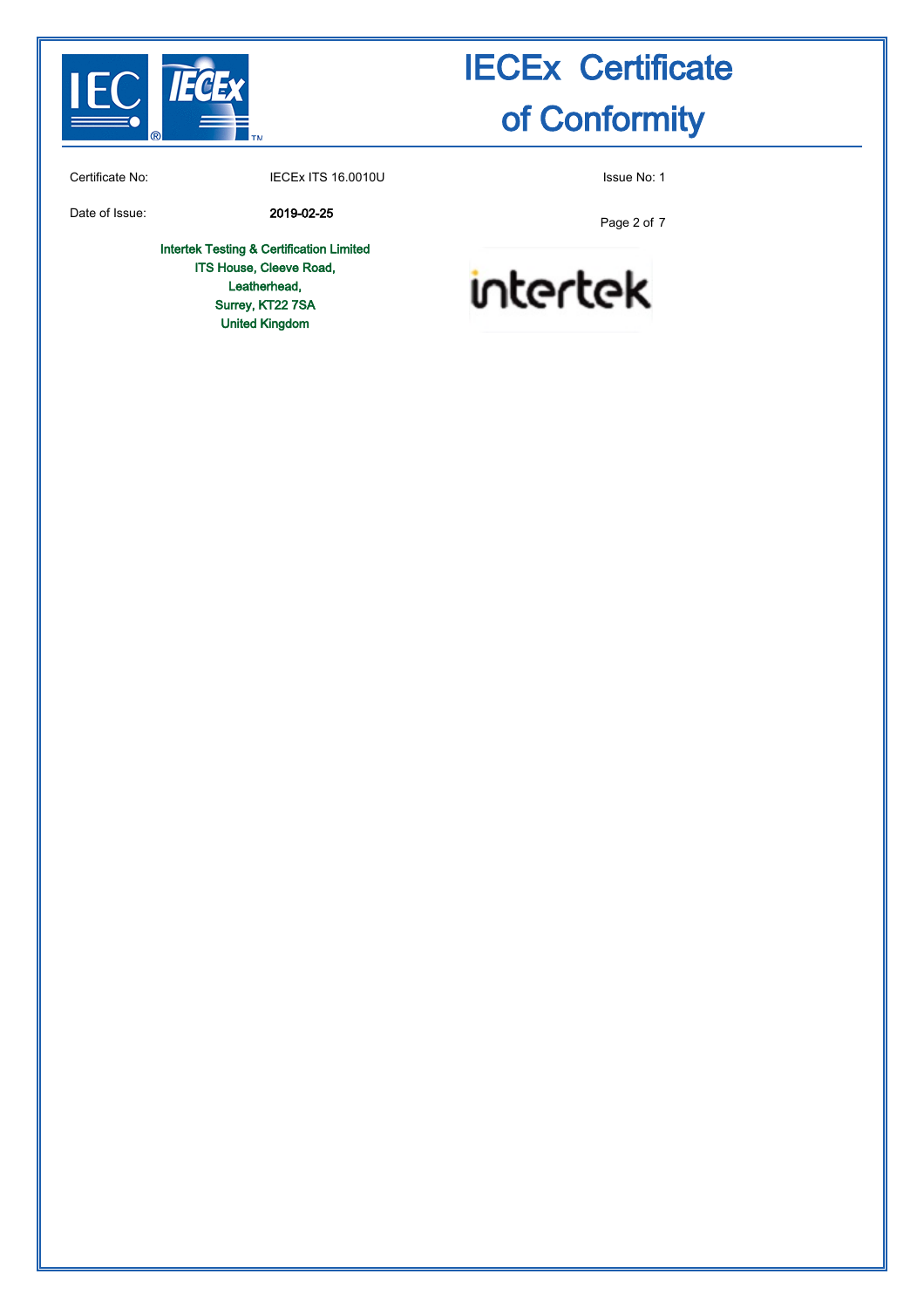

| Certificate No: | <b>IECEX ITS 16.0010U</b>                                   | Issue No: 1 |  |
|-----------------|-------------------------------------------------------------|-------------|--|
| Date of Issue:  | 2019-02-25                                                  | Page 3 of 7 |  |
| Manufacturer:   | Eaton Electrical Systems trading as Raxton, Redapt or Capri |             |  |
|                 | Kingsway South                                              |             |  |
|                 | Westgate, Aldridge                                          |             |  |
|                 | West Midlands                                               |             |  |
|                 | WS9 8FS                                                     |             |  |
|                 | United Kingdom                                              |             |  |
|                 | <b>United Kingdom</b>                                       |             |  |

Additional Manufacturing location(s):

This certificate is issued as verification that a sample(s), representative of production, was assessed and tested and found to comply with the IEC Standard list below and that the manufacturer's quality system, relating to the Ex Component covered by this certificate, was assessed and found to comply with the IECEx Quality system requirements. This certificate is granted subject to the conditions as set out in IECEx Scheme Rules, IECEx 02 and Operational Documents as amended.

#### STANDARDS:

The Ex Component and any acceptable variations to it specified in the schedule of this certificate and the identified documents, was found to comply with the following standards:

| IEC 60079-0:2011<br>Edition:6.0     | Explosive atmospheres - Part 0: General requirements                                 |
|-------------------------------------|--------------------------------------------------------------------------------------|
| IEC 60079-1:2014-06<br>Edition: 7.0 | Explosive atmospheres - Part 1: Equipment protection by flameproof enclosures "d"    |
| IEC 60079-31: 2013<br>Edition:2     | Explosive atmospheres - Part 31: Equipment dust ignition protection by enclosure "t" |
| IEC 60079-7:2015<br>Edition:5.0     | Explosive atmospheres – Part 7: Equipment protection by increased safety "e"         |

This Certificate does not indicate compliance with electrical safety and performance requirements other than those expressly included in the

Standards listed above.

#### TEST & ASSESSMENT REPORTS:

A sample(s) of the Ex Component listed has successfully met the examination and test requirements as recorded in

Test Report:

[GB/ITS/ExTR16.0012/00](http://iecex.iec.ch/extr/GB.ITS.ExTR16.0012.00) [GB/ITS/ExTR16.0012/01](http://iecex.iec.ch/extr/GB.ITS.ExTR16.0012.01)

Quality Assessment Report:

[GB/SIR/QAR06.0014/08](http://iecex.iec.ch/qar/GB.SIR.QAR06.0014.08)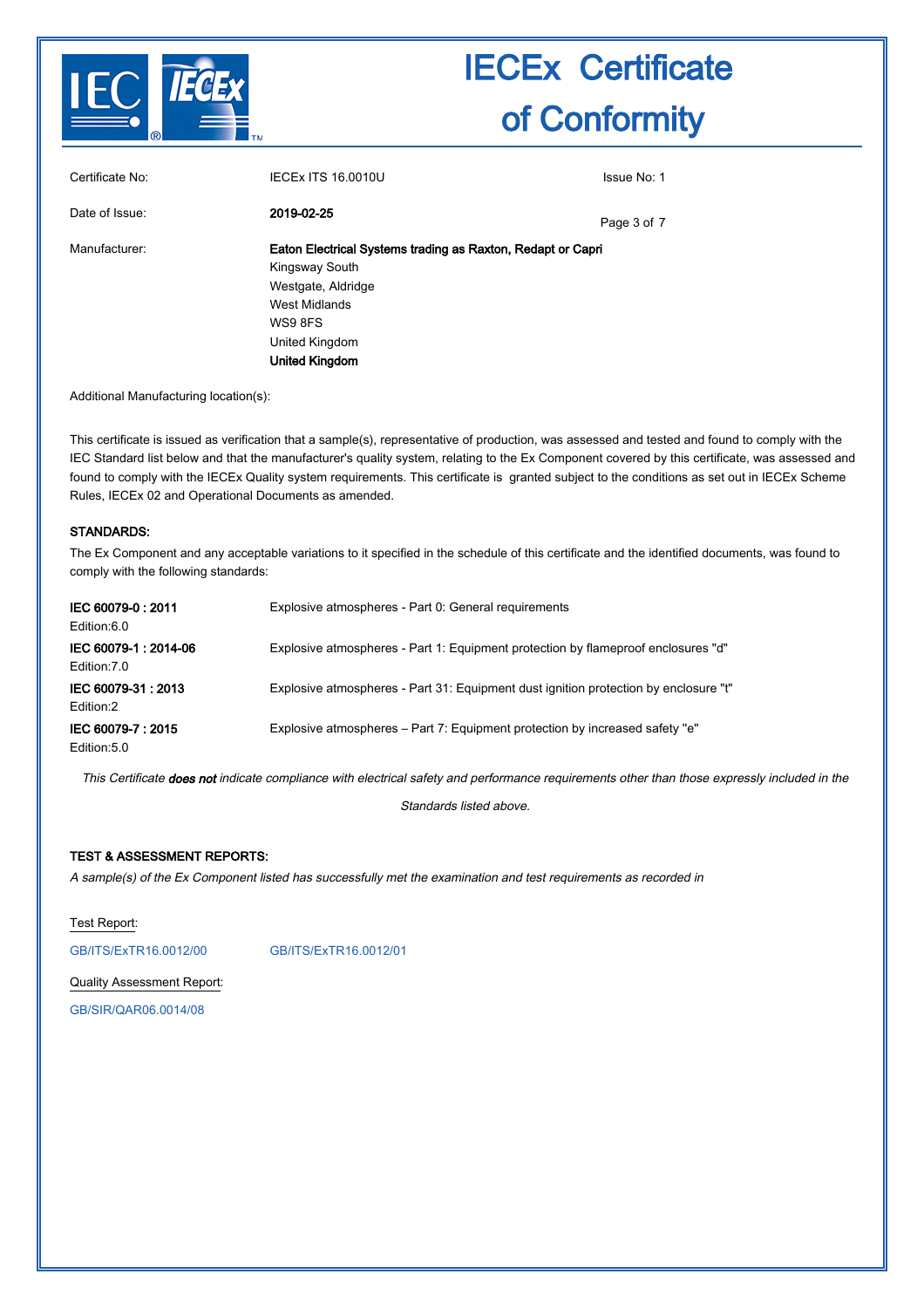

Certificate No: **IECEX ITS 16.0010U** ISSUE No: 1

Date of Issue: 2019-02-25

Page 4 of 7

Schedule

#### Ex Component(s) covered by this certificate is described below:

The type FA, FC, FD, FP, FQ, FR: each devise comprise of two/three threaded entry parts and a spinning internal component. The components are assembled such that flame paths are formed at both entry and around the spinning components (this flamepath is not required for Exe applications only)

The type FG, FN, FK, YA, TA, and FM: each devise comprises of two/three threaded entry part. The components are designed to provide cable entry options where twin inlet is required or where space is limited,

The F-Line range of inline swivel adaptors – Inline FA- Male-Female, FC Female – Female, FD Male – Male are designed to convert cable gland entries into different thread forms and/ or sizes between M20 and M75. Each device comprises two, threaded parts and an internal, retaining key, when these are assembled, a flamepath is formed between the thread parts and the components are able to spin about each other, (this flamepath is not required for Exe applications only) such that connection at both ends may be achieved without twisting the cable. When installed in accordance with the manufacturer's instructions, these adaptors are capable of providing an ingress protection rating of IP66.

There is no limit to the size up or size down as the torque will not be transpired to the inlet thread. Thread forms are between M16 and M75 (to BS 3643) inclusive

Material Options

Brass to BS 2874

Brass BS 2872

Stainless Steel

Mild Steel

Aluminium

Bronze

Surface Coating: Nickel, Zinc, Electroless Nickel

Thread Options

Metric to BS 3643

ET Conduit to BS 31

PG to DIN 40430

BSPP to BS 2779

BSPT to BS 21

NPT to ANSI/ASME B1.20.1

In addition any other thread form that also complies with the requirements of EN 60079-1 tables 3 or 4 and clause C2.2 (as applicable) are also permitted

Conditions of manufacture

The Manufacturer shall comply with the following: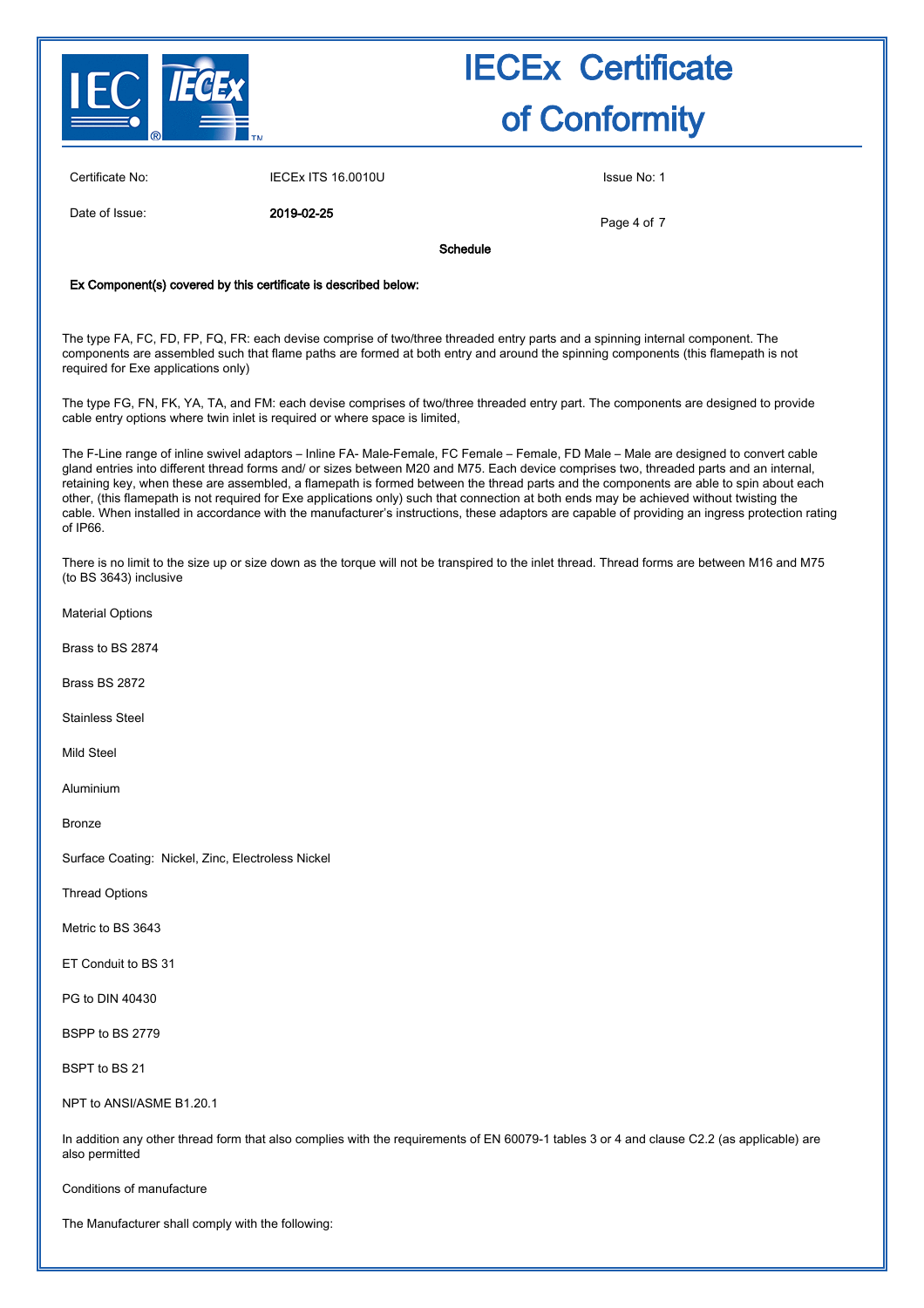

Certificate No: **IECEX ITS 16.0010U** ISSUE No: 1

Date of Issue: 2019-02-25

Page 5 of 7

1. These products shall be marked in accordance with the information as specified in this certificate and related reports.

#### SCHEDULE OF LIMITATIONS:

- The flame non transmission tests of the cylindrical flame path provided by the swivel adaptors have not been conducted. This shall be considered by the issuing body of the apparatus certificate.
- Only one adaptor or reducer shall be used with any single cable entry on the associated equipment.
- The interfaces between these devices and the associated enclosure cannot be defined; therefore, it is the user's responsibility to ensure that the appropriate ingress protection level is maintained at these interfaces
- At their point of mounting, these devices are suitable for use at -50°C to +150°C for devices which rely on a non-metallic sealing material such as the swivel adaptors or -60°C to 200°C for solid metallic adaptors in flameproof Ex d applications only.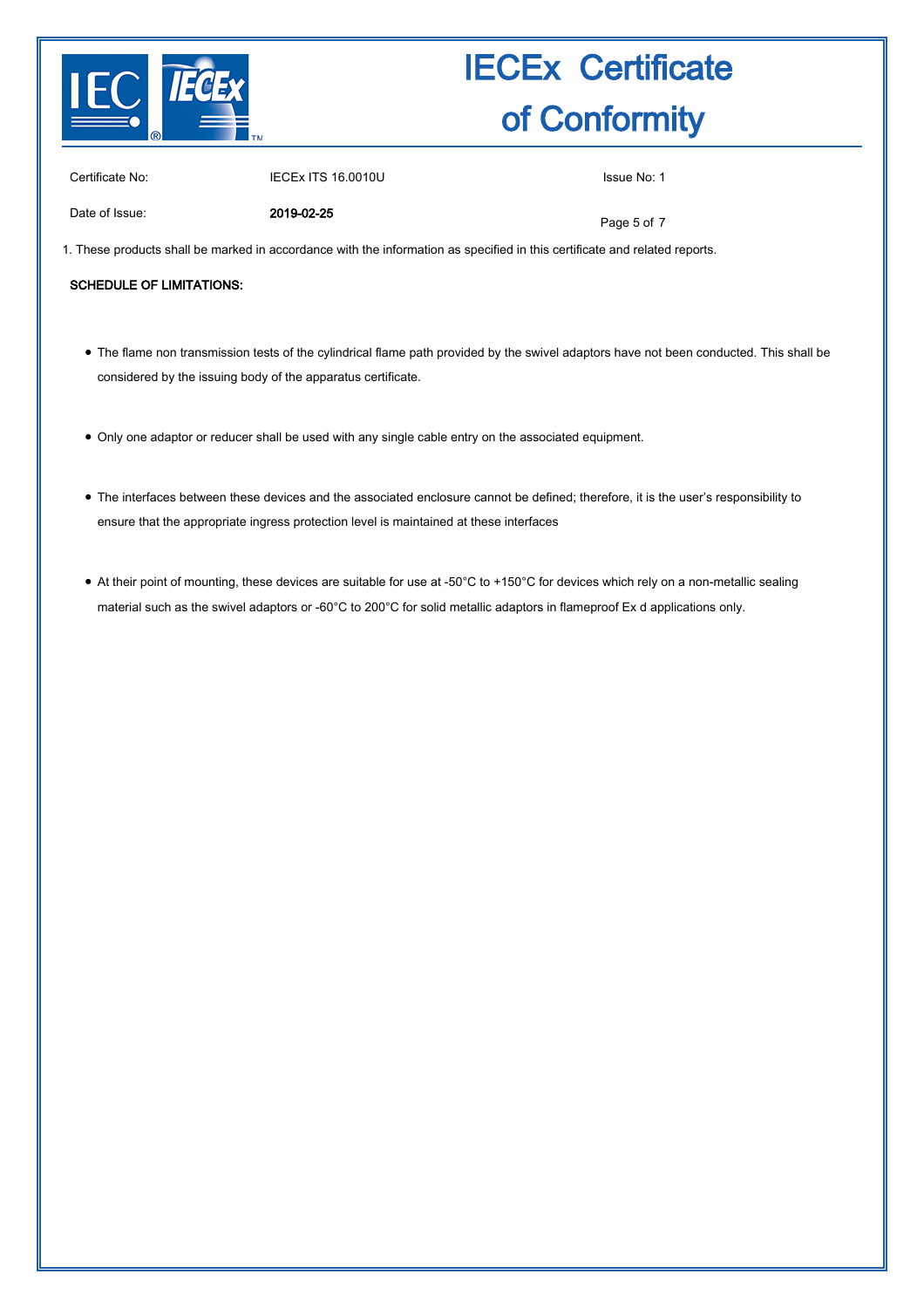

Certificate No: **IECEX ITS 16.0010U** ISSUE No: 1

Date of Issue: 2019-02-25

Page 6 of 7

#### DETAILS OF CERTIFICATE CHANGES (for issues 1 and above):

Issue 1:

Change of certificate holders entty and address from Ex Innovations to Eaton Electrical Systems Ltd t/a Eaton, Raxton, Redapt or Capri. The QAR has also been updated to reflect this